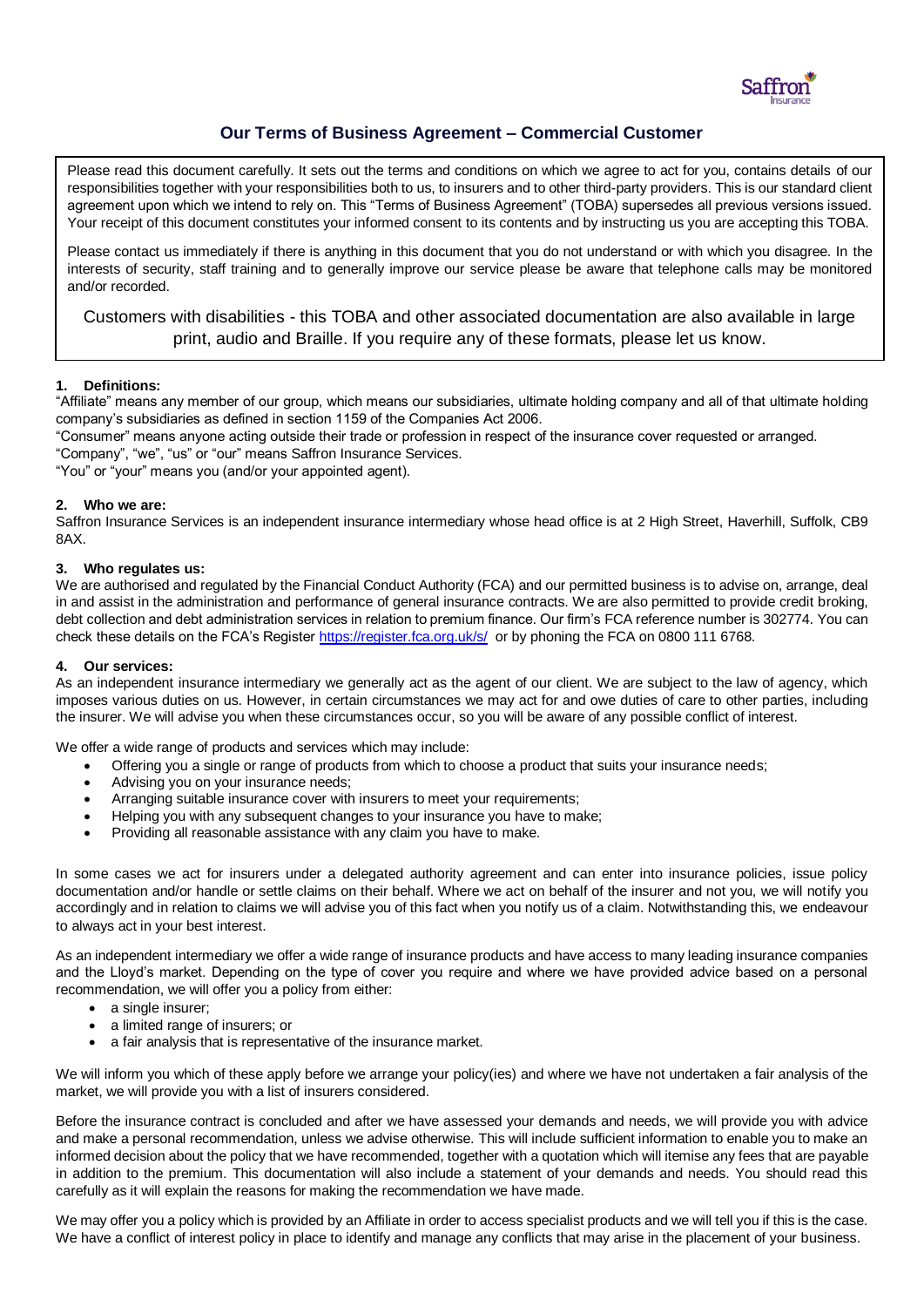

# **5. Remuneration and fees**

In most cases we are paid by commission from the insurer, but in some circumstances we may charge you a fee instead of commission or a combination of both, in which case this will be confirmed to you in writing at the time of incepting or renewing your policy. Where we charge a fee this will not be liable for insurance premium tax or value added tax (insurance is a VAT exempt industry). There may be occasions when an additional fee is sought, for example any changes to the risk that require significant further advice and placement of additional coverage or substantial involvement in any large, difficult or complex claims.

We will also make individual client administration charges of £50 per policy for arranging a policy, £50 per policy for renewing a policy and £30.00 per policy to cover mid-term adjustments, short period or mid-term cancellations (up to a maximum of £500.00 per client per year). In addition, if you make a change or cancel your policy mid-term which results in a return premium, we will retain all fees and any commission to cover our administration and advisory services. We will advise you of the amount of any charge before you become liable to paying it.

In addition to your fee and/or commission some insurers may make additional payments to us reflecting the size and/or profitability of our account with them and/or in respect of work we undertake on their behalf.

You are entitled, at any time, to request information regarding any commission which we may have received as a result of placing your insurance business.

### **6. Duty of fair representation**

You must be sure that the information you have given to us to pass on to the insurers is a "fair presentation" of the risk. This means that you must have clearly disclosed every material circumstance which you, your senior management, or persons responsible for arranging your insurance knows or ought to know following a reasonable search. A material circumstance is one which may influence an insurers' judgement over whether to take the risk, and if so on what terms. If you are in doubt as to whether a circumstance is material then you should disclose it.

Furthermore, you must inform us if any of the information provided to us has changed. If it has, then you must tell us about the changes before we arrange cover. Your duty to notify material changes in the risk applies when you purchase an insurance policy, throughout the life of the policy and when you renew that policy.

Please note that failure to disclose a material circumstance may entitle an insurer to impose different terms on your cover or reduce the amount of a claim payable. In some cases your cover could be invalidated, which would mean that a claim would not be paid.

### **7. Quotations**

Unless otherwise agreed any quotation given will normally remain valid for a period of 30 days from the date it is provided to you. We reserve the right to withdraw or amend a quotation in certain circumstances, for example, where the insurer has altered their premium / terms for the insurance since the quotation was given, where there has been a change in the original risk information / material circumstances disclosed or if a claim / incident has occurred since the terms were offered.

### **8. Renewals**

You will be provided with renewal terms in good time before expiry of the policy, or notified that renewal is not being invited. Unless you advise otherwise renewals are invited on the basis that there have been no changes in the risk or cover required, other than those specifically notified to us or your insurers (see section on "Duty of fair presentation").

It is very important that you check the information provided at renewal to confirm it remains accurate and complete. If any of the information is incorrect or if your circumstances have changed you should contact us immediately so we can update your details.

### **9. Mid-term transferred business**

When we are appointed to service insurance policies other than at their inception or renewal and which were originally arranged via another party, we shall not be liable during the current insurance period for any loss arising from any errors or omissions or gaps in your insurance cover or advice not supplied by us. Should you have any concerns in respect of a policy, which has been transferred to us, or if you require an immediate review of your insurance arrangements, you must notify us immediately. Otherwise we shall review your insurance arrangements and advise accordingly as each policy falls due for renewal.

### **10. Claims**

You must notify any claim or circumstance that may or could give rise to a claim under your policy in accordance with the conditions of your policy. Failure to notify insurers promptly may entitle them to deny your claim. You should not admit liability or agree to any course of action, other than emergency measures carried out to minimise the loss, or in the interest of health and safety, until you have obtained agreement from your insurer. When you notify us of a claim you should provide us with details of all material facts concerning the claim.

Your policy documentation will describe in detail the procedures and conditions in connection with making a claim. Where appropriate, and as set out in your policy document, we will provide you with assistance in submitting a claim and in seeking to obtain reimbursement for you. We will transmit claims payments to you as soon as possible after they have been received on your behalf. However, in the event that an insurer becomes insolvent or delays making settlement of a claim, we do not accept liability for any unpaid amounts. Where we act for the insurer in relation to a claim we will advise you of this when you notify us of the claim.

### **11. Cancellation clause**

Your insurance contract may include a cancellation clause giving you the right to cancel your policy. If you decide to cancel your policy in accordance with any timeframes stipulated in your policy, and subject to not having made or intimated a claim, you may be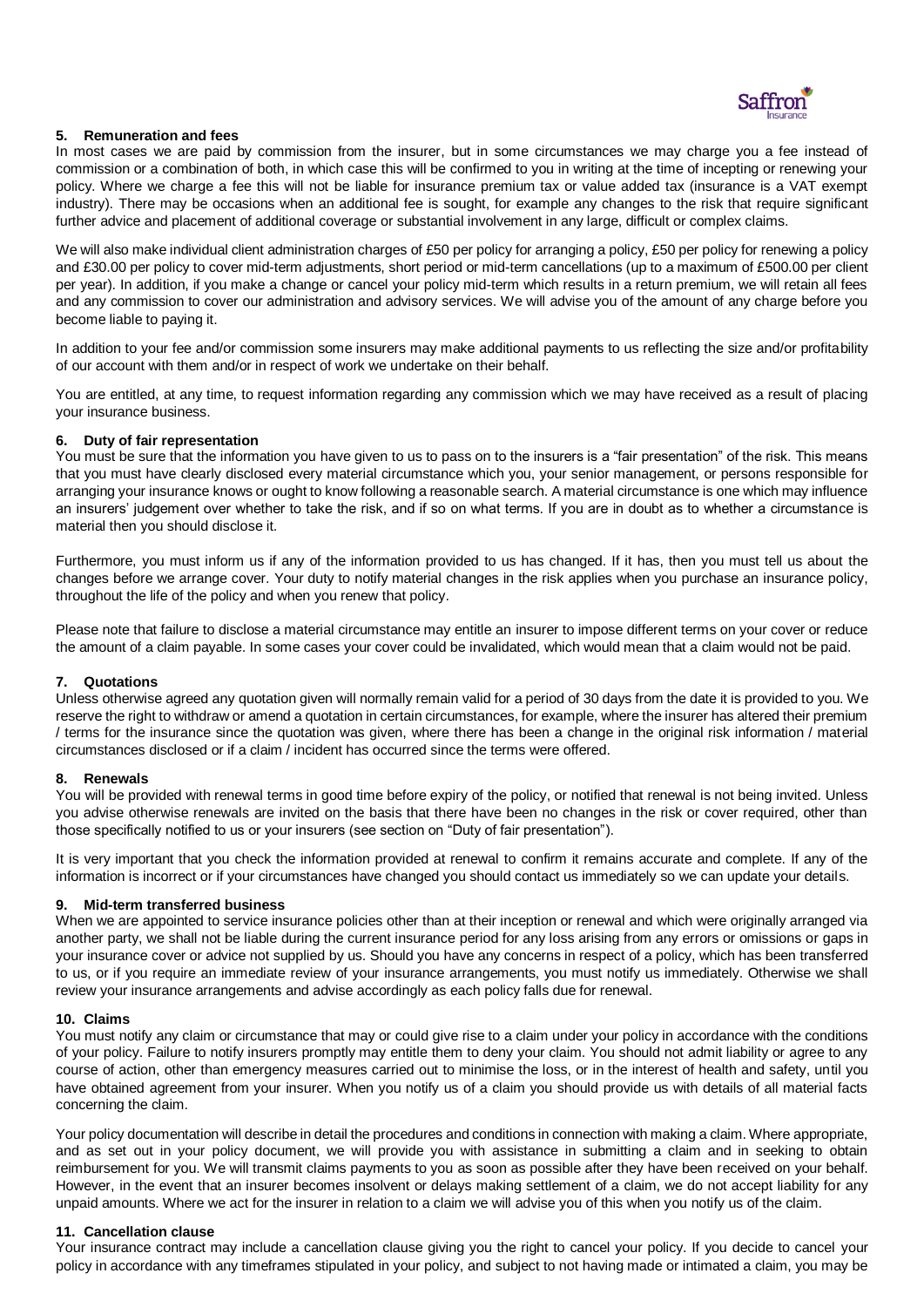entitled to a refund of premium paid. Please note our commission and, where appropriate fees, are fully earned from the date the policy commences and will not be refundable. If you fail to pay your premium to us by the due date, we reserve the right to instruct insurers to cancel your policy.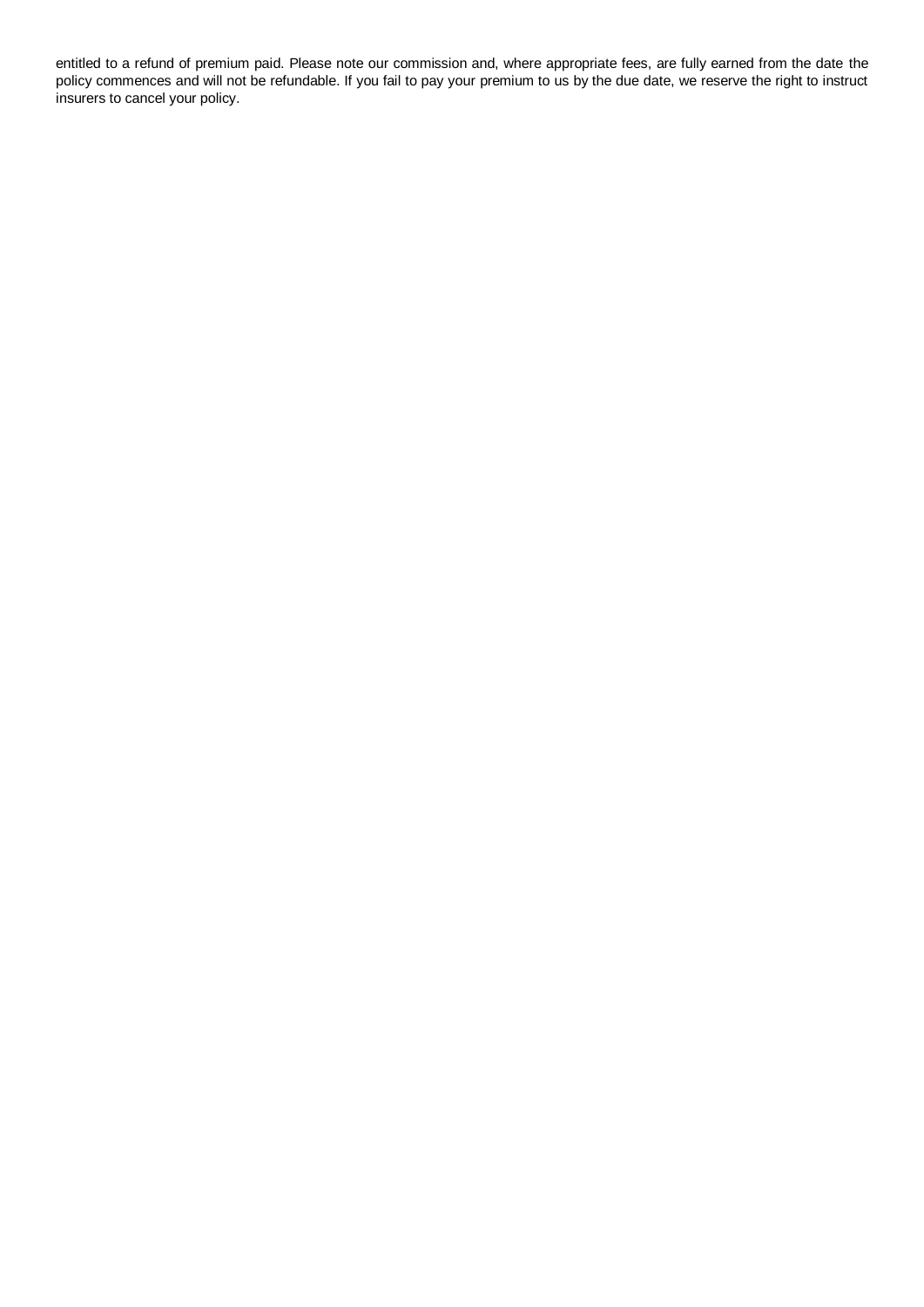

Your insurance contract may also include a cancellation clause giving you the right to cancel your policy outside of any statutory rights. If you decide to cancel your policy in accordance with any timeframes stipulated in your policy, and subject to not having made or intimated a claim, you may be entitled to a refund of premium paid.

Please note our commission and, where appropriate fees, are fully earned from the date the policy commences and will not be refundable. If you fail to pay your premium to us by the due date, we reserve the right to instruct insurers to cancel your policy.

#### **12. Product documentation**

You should review the policy documents carefully to ensure they accurately reflect the cover, conditions, limits and other terms that you require. Particular attention should be paid to policy conditions and warranties as failure to comply with these could invalidate your policy. Claims can arise, under certain types of insurance contract, long after the expiry of the policy. It is therefore important that you retain and keep safely all documents associated with your policy.

#### **13. Premium**

Once your contract of insurance has been concluded, we will send you an invoice (also referred to as a debit note). You must pay the premium due in accordance with payment dates specified in the invoice. Failure to meet the payment date may lead insurers to cancel your policy. No payment shall be deemed to have been received until we have received cleared funds. Where insurers have specified that the premium must be received by a certain date, failure to comply can result in automatic termination of your insurance contract.

We shall be entitled (but not obliged) without providing notice to you to set off amounts due to us from you, against any amounts which we may receive on your behalf i.e. claims moneys, refunded premiums and other sums.

#### **14. Premium finance**

In arranging premium finance, we act as a credit broker to provide you with a premium finance facility which is designed solely for the purposes of facilitating a loan for repayment of insurance premiums. We will only provide you with information about this payment option on a non-advised basis from which you will need to make your own decision as to the suitability of this facility and whether you wish to proceed. Where we arrange premium finance on your behalf we are remunerated for our assistance in putting this financing in place. We can provide details of our remuneration on request.

When arranging premium finance your premium finance provider may undertake an enquiry with credit reference agencies who will add details of the search and the application to their record about you, whether or not the application proceeds. Further details will be provided when an application for finance is made. Insurers own credit facilities may also be available if appropriate.

Where you pay your premium by instalments and use a premium finance provider, if any direct debit or other payment due in respect of the credit agreement you enter into to pay insurance premiums is not met when presented for payment or if you end the credit agreement we will be informed of such events by your premium finance provider. If you do not make other arrangements with us or your premium finance provider to pay the insurance premiums you acknowledge and agree that we may, at any time after being so informed, instruct on your behalf the relevant insurer to cancel the insurance (or, if this occurs shortly after the start or renewal of the insurance, to notify the insurer that the policy has not been taken up) and to collect any refund of premiums which may be made by the insurer. If any money is owed to a premium finance provider under your credit agreement or if they have debited us with the amount outstanding we will use any refund received to offset our costs and you will be responsible for paying any remaining time on risk charge and putting in place any alternative insurance and / or payment agreements you need. You also agree that we may hold to the order of the premium finance provider any claims monies due to you in the event that you are in default of your credit agreement.

### **15. Client money**

Client money is money that we receive and hold on behalf of our clients during the course of our dealings such as premium payments, premium refunds and claim payments. Unless we request you to pay the insurer directly, this money will be held by us as agent of the insurer in accordance with the agreement we have in place with each insurer. This means that when we have received your cleared premium, it is deemed to have been paid to the insurer. We pay ourselves commission upon receipt of your cleared premium which may be prior to payment of the premium to the insurer.

We are required to hold all client monies, including yours, in a trust account, the purpose of which is to protect you in the event of our financial failure since, in such circumstances; our general creditors would not be able to make claims on client money as it will not form part of our assets. We hold all client monies with one or more approved banks, as defined by the FCA, in a Non-Statutory Trust bank account. Under these arrangements we are permitted to, and may:

- For the purpose of effecting a transaction on your behalf, pass your money to another intermediary, including those resident outside the UK who would therefore be subject to different legal and regulatory regimes. In the event of a failure of the intermediary, this money may be treated in a different manner from that which would apply if the money were held by an intermediary in the UK. Please inform us if you do not agree to this.
- Retain for our own use, any interest earned on client money.

### **16. Insurer security**

Whilst we make every effort to place your insurances with insurers that are financially sound we do not guarantee or otherwise warrant the solvency of any insurer we place your insurances with. If you have any concerns regarding any insurer chosen to meet your insurance requirements you should inform us as soon as possible and we will discuss them with you. A liability for the premium, whether in full or pro rata, may arise under policies where a participating insurer becomes insolvent.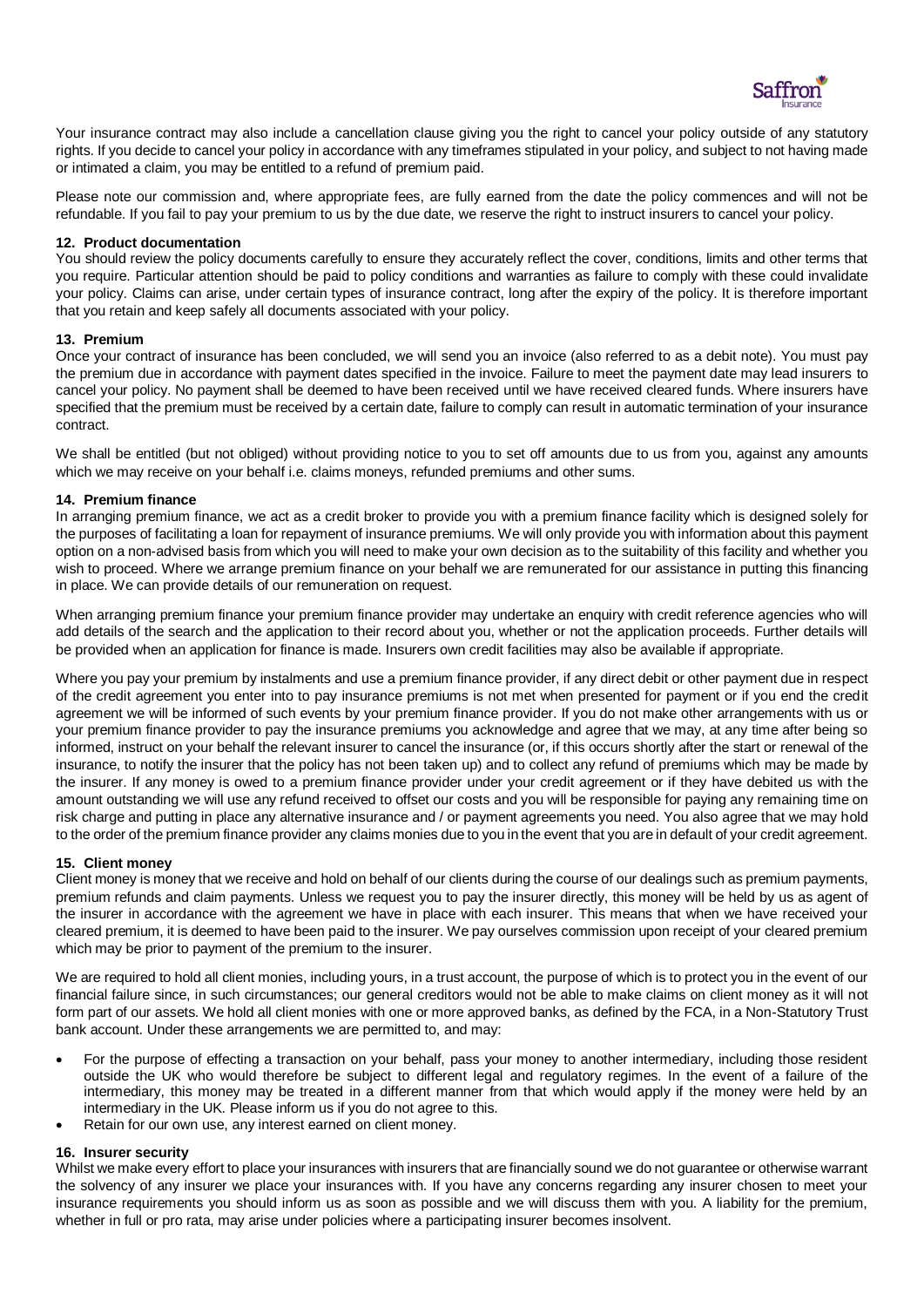

# **17. Termination of this TOBA**

You or we may terminate our authority to act on your behalf by providing at least 14 days' notice in writing (or such other period we agree). Termination is without prejudice to any transactions already initiated by you, which will be completed according to this TOBA unless we agree otherwise in writing. You will remain liable to pay for any transactions or adjustments effective prior to termination and we shall be entitled to retain any and all commission and/or fees payable in relation to insurance cover placed by us prior to the date of written termination of our authority to act on your behalf.

# **18. Complaints**

In the event that you are unhappy with the service we have provided to you and you wish to make a complaint, please contact us in writing at: Steve Seekings, 2 High Street, Haverhill, Suffolk, CB9 8AX or by telephone at: 01799 522293 or email at: insure@saffroninsurance.co.uk. Should you remain dissatisfied with our handling of your complaint, or its outcome, you may be eligible to take your complaint direct to the Financial Ombudsman Service who can be contacted on 0800 023 4567 (website: [www.financial-ombudsman.org.uk\)](http://www.financial-ombudsman.org.uk/).

### **19. Compensation**

We are covered by the Financial Services Compensation Scheme ("FSCS"), which deals with claims against FCA regulated firms that are insolvent or are no longer trading. You may be entitled, therefore, to compensation from the FSCS if we are unable to pay a valid claim made against us. This depends on the type of service we have provided you with, the type of insurance we have placed on your behalf and the circumstances of the claim. Full details and further information on the scheme are available from the FSCS (website[: www.fscs.org.uk\)](http://www.fscs.org.uk/).

# **20. Confidentiality**

Information provided by you may be held, processed, disclosed and used by ourselves, our professional advisers and any associated companies in servicing our relationship with you. Unless you notify us otherwise, you agree to the storage, use and disclosure of such information. All the activities that we undertake on your behalf, as described in this agreement, are provided for your exclusive use. All recommendations, proposals, reports and other information supplied to you in connection with these services are for your sole use and you agree not to make this information available to any third party without our express written permission. We reserve the right to take action to protect proprietary information.

# **21. General Data Protection Regulations**

We will process your data responsibly, fairly and in strict accordance with the General Data Protection Regulations (GDPR) effective May 2018. These regulations replace the Data Protection Act 1998 ("DPA") and require wider disclosure of compliance than the previous DPA, including (but not limited to):

- Our lawful purpose of processing;
- The information we collect, and how we use and share that information;
- How long we keep information, including the purposes (e.g. administer your policy);
- The technical and organisational measures we have in place to safeguard your information;
- Your rights as an individual data subject; and
- Our approach to marketing

As with many organisations, and to ensure clients can easily access details on the areas listed above, we have developed a separate Privacy Notice. This can be found on our website at www.saffroninsurance.co.uk/privacy-notice alternatively you can obtain a copy by writing to us.

It is vitally important to take time to read this document carefully as it contains full details of the basis on which we will process your personal data, such as collecting, using, sharing, transferring and storing your information.

It is also your obligation to ensure you show this notice to all parties related to any insurance arrangement. If you have given us information about someone else, you are deemed to have their permission to do so.

If you have any questions, including requiring a copy of the Privacy Notice, or any further information about our approach to the GDPR you can e-mail insure@saffroninsurance.co.uk or write to Colin Fellows, 2 High Street, Haverhill, Suffolk, CB9 8AX.

### **22. Bribery and corruption**

We have no tolerance for bribery and corruption and this policy extends throughout the Company for all of its dealings and transactions in all countries in which we operate. Our financial crime policy is updated in line with the changes in law, changes in our business and our reputational demands. All employees are required to comply with this policy.

Both parties agree to comply fully with the requirements of the Bribery Act 2010, and will not engage in any of the following activity:

- promising or giving of an advantage, financial or otherwise, to another person to bring about an improper performance or to reward such improper performance
- requesting, agreeing to receive or accepting of an advantage, financial or otherwise to act improperly
- bribe a foreign public official to do or reward them for doing, something improper

### **23. Money laundering**

In order to comply with our obligations under the money laundering legislation and regulations in relation to the Proceeds of Crime Act, you agree to provide us with any such evidence and information about your identity and that of any associates as we may reasonably require.